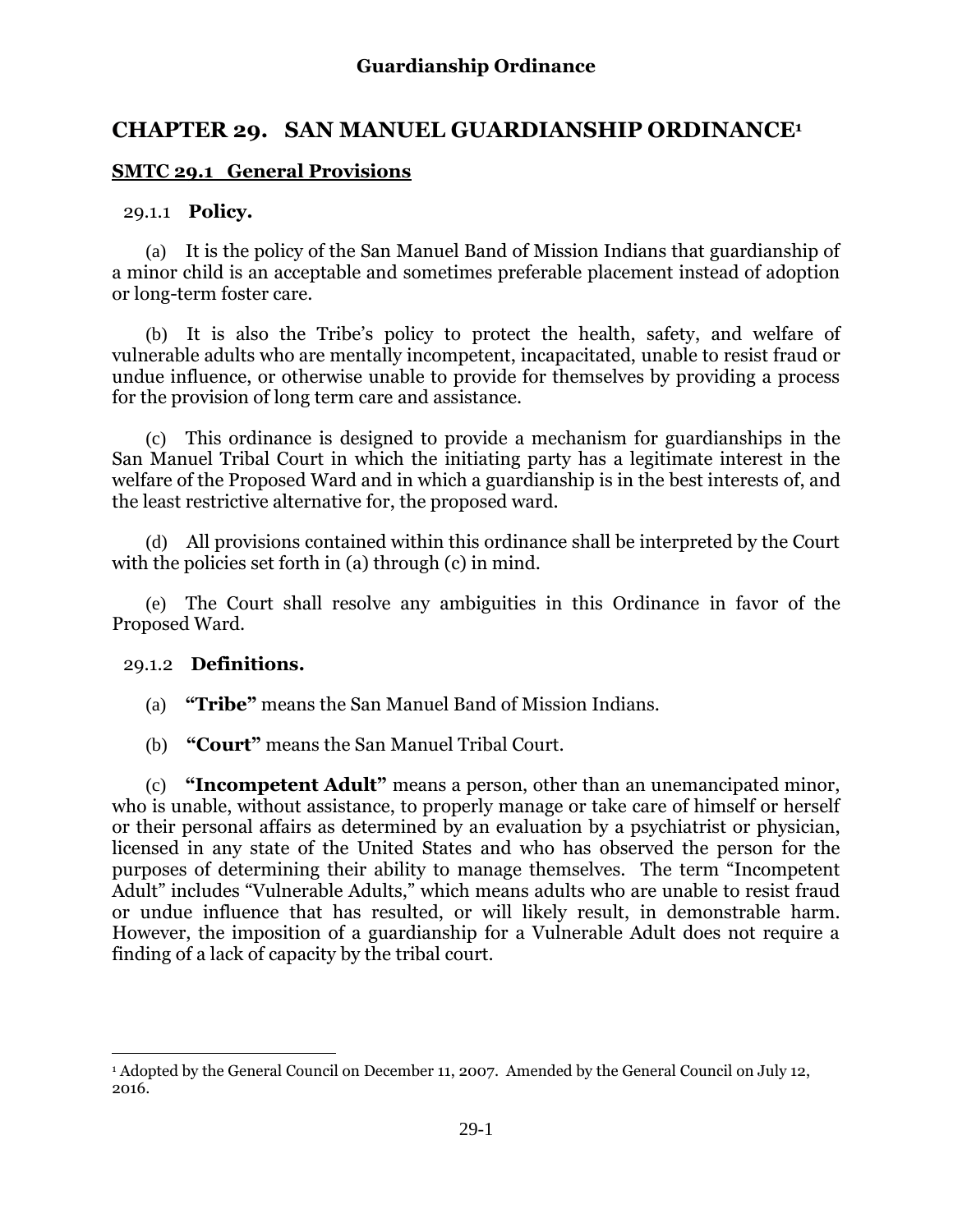(d) **"Minor"** means an unemancipated person under eighteen (18) years of age who has no living parent, whose parents have had their parental rights suspended or terminated, or whose parents are unwilling or unable to exercise their parental rights.

(e) **"Proposed Ward"** means a Minor or Incompetent Adult over whom a guardianship is sought.

(f) **"Ward"** means a person for whom or over whose property a guardian has been appointed.

(g) **"Extended Family"** means a family member of the Proposed Ward to the fourth degree. Family members to the fourth degree include a grandparent, greatgrandparent, great-great-grandparent, child, grandchild, great-grandchild, great-greatgrandchild, brother, sister, aunt, uncle, great-aunt, great-uncle, niece, nephew, greatniece, great-nephew, and first cousin.

(h) **"Guardian of the Estate"** means a person or entity appointed to conserve the assets, income, and financial interests of a Ward, subject to a duty of disclosure and reporting to the Court regarding such matters no less frequently than annually. Any such order shall fix a date or dates for the filing of such reports, and may require the posting of a bond or other conditions to protect the Ward's interests.

(i) **"Guardian of the Person"** means a person appointed to exercise custody and the power to make decisions of importance to a Ward's health, education, support, and welfare. A Guardian of the Person may not manage the financial interests of the Ward unless he or she has been appointed by the Court as General Guardian, in which case any such management shall occur pursuant to his or her duties as Guardian of the Estate.

**"General Guardian"** means a person appointed as the Guardian of both the Person and Estate of the Proposed Ward.

(k) **"Interested Party"** may have different meanings from time to time and shall be determined according to the particular purposes of, and matter involved in, any proceeding. Subject to the foregoing, the term includes any of the following: (1) spouse, domestic partner, heir, devisee or beneficiary, who may be affected by the proceeding; (2) any person having priority for appointment as personal representative; (3) a fiduciary representing an Interested Party. Notwithstanding the foregoing, the Tribe shall always be considered by the Court as an Interested Party for the purpose of guardianship proceedings. An Extended Family member shall always be considered an Interested Party upon providing notice and proof to the Court of their relationship to the Proposed Ward and interest in the case.

### 29.1.3 **Who May Be the Subject of a Guardianship.**

(a) Tribal Members – The Court shall have authority to appoint guardians when the person for whom the guardianship is sought is a member of the Tribe or the child of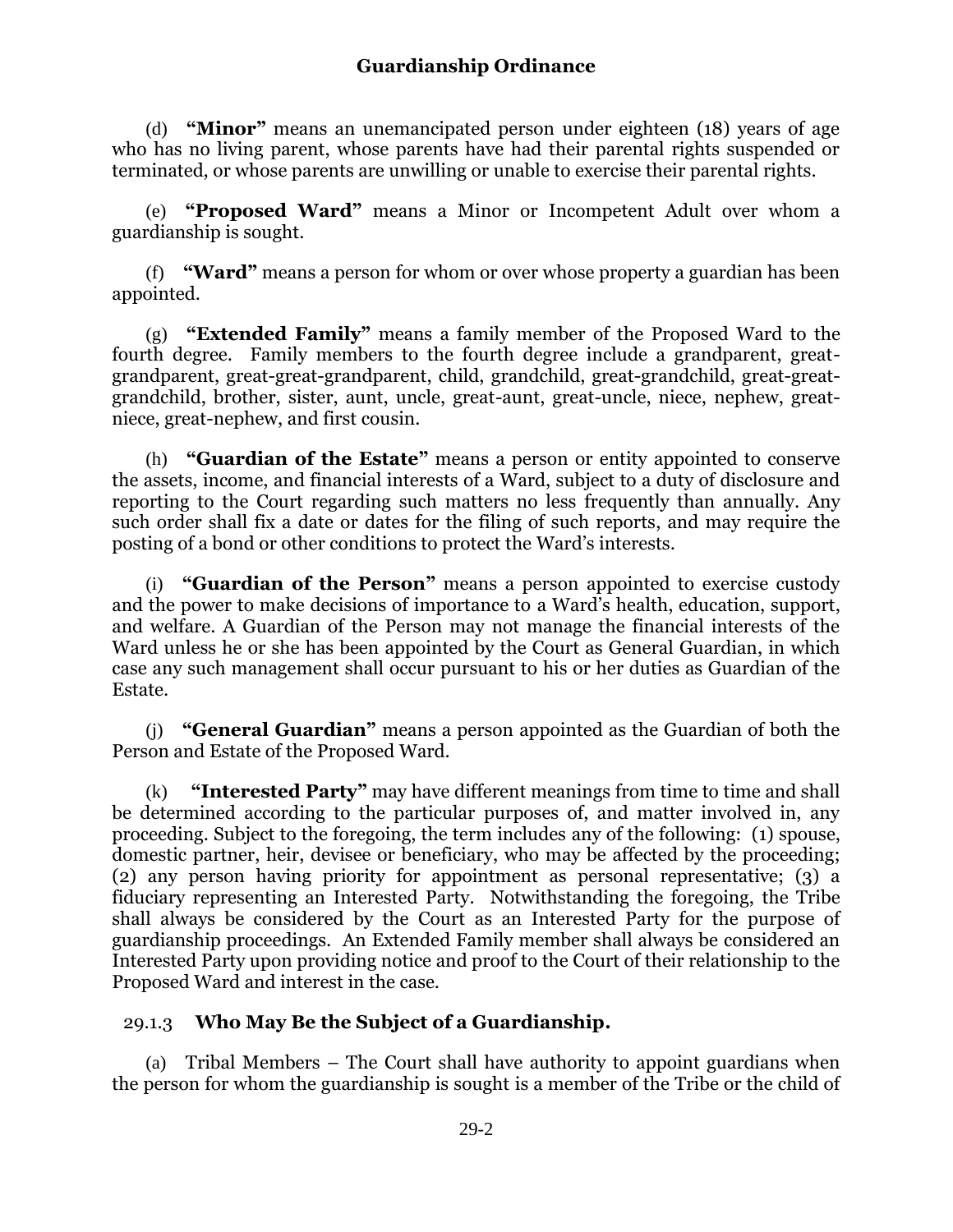a member of the Tribe, whether or not he or she lives on the San Manuel Indian Reservation.

(b) Non-Members – The Court shall also have authority to appoint guardians for non-members of the Tribe when the Proposed Ward (1) voluntarily submits to the jurisdiction of the San Manuel Tribal Court, or (2) is a family member, spouse, or significant other of a tribal member and is domiciled within the boundaries of the San Manuel Indian Reservation.

## 29.1.4 **Who May File or Oppose a Petition for a Guardianship.**

(a) A petition for guardianship may be filed or opposed by any of the following persons:

(1) Either or both parents, including a parent who is a Minor;

- (2) An Interested Party; or
- (3) A Minor himself or herself, if fourteen (14) years of age or older.

## 29.1.5 **Who May Serve as Guardian.**

(a) Any person twenty-one (21) years of age or older and subject to the jurisdiction of the Tribe as set forth in the San Manuel Judicial Code (Chapter 22 of the San Manuel Tribal Code), may serve as a guardian, subject to the discretion of the Court.

(b) Preference shall be given to Extended Family of the Proposed Ward in order of their closeness of relationship. Some preference may be given to a person with whom the Proposed Ward is living at the time of the guardianship hearing. Preference shall also be given in accordance with the procedure set forth in SMTC 29.3.3.

(c) Notwithstanding the preferences established above in SMTC 29.1.5(b), the Court shall at all times consider and give the greatest weight to the best interests of the Proposed Ward in selecting a guardian.

### **SMTC 29.2 Forms of Guardianship**

### 29.2.1 **Types of Guardianship.**

The types of guardianship shall include Guardianship of the Estate and Guardianship of the Person, and includes temporary and permanent guardianships of these types of guardianships.

### 29.2.2 **Permanent Guardianship.**

(a) Of a Minor – In the case of a Minor, if the Court finds by clear and convincing evidence that the appointment of a permanent guardian is in the best interests of the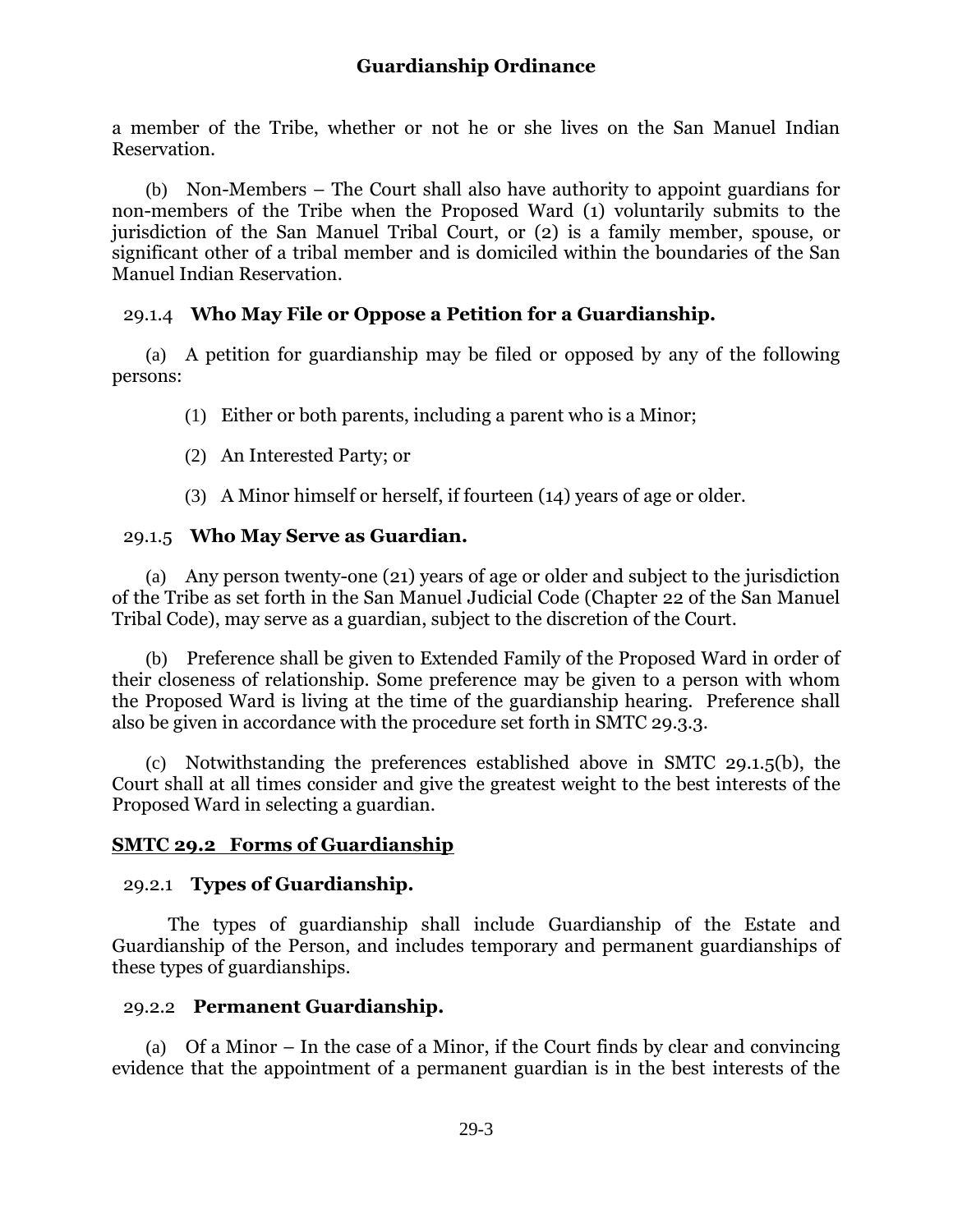Minor, the Court may appoint a permanent guardian under such terms and conditions as it sets forth in the written order. Permanent guardianship provides for permanent custody of a Minor to someone other than the parent(s), although there is no termination of the parental rights of the parents. There shall be a presumption of continued permanent guardianship to provide stability for the Minor. The Minor's parent(s) and Extended Family shall be granted liberal visitation rights unless such visitation is deemed by the Court as not in the best interests of the Minor. A permanent guardianship of a Minor may only be terminated in accordance with SMTC 29.6.1.

(b) Of an Incompetent Adult – If the Court finds by clear and convincing evidence that (1) the Proposed Ward is an Incompetent Adult as defined in Section 29.1.2(b) of this Chapter, and (2) it is in the best interests of the Proposed Ward to have a permanent guardian appointed, the Court may appoint a permanent guardian under such terms and conditions as it sets forth in the written order. Any permanent guardianship shall be the least restrictive alternative for the Proposed Ward. A permanent guardianship of an Incompetent Adult may only be terminated in accordance with SMTC 29.6.1.

## 29.2.3 **Temporary Guardianship.**

(a) In emergency situations involving imminent or ongoing bodily harm to the Proposed Ward, or the loss of the Proposed Ward's property, and with good cause shown, the Court may appoint *ex parte*, a temporary guardian under such terms and conditions as it sets forth in the written order, subject to the provisions of subdivision (d).

(b) A temporary guardianship may be terminated if the Court determines that it is in the best interests of the Ward to do so. In the case of a Minor, this includes termination for the purpose of changing custody to a new guardian, or to return the Minor to a parent or care custodian.

(c) In all cases, parent(s) and Extended Family shall be granted liberal visitation rights unless deemed not in the best interests of the Ward by the Court.

(d) The Court shall have the power to grant, continue, or deny a petition for Temporary Guardianship and custody provided that full notice and an opportunity to be heard is given to all parties no later than five (5) days after the filing of the *ex parte* petition. This time may be shortened on order of the Court. An Interested Party shall be entitled to support, oppose, or otherwise participate in any hearing regarding a Temporary Guardianship. No guardian so appointed shall sell, dispose of, convey, or otherwise alienate title to or interest in the Ward's property during such temporary period absent Court order.

### 29.2.4 **Guardianship of the Estate.**

The Court may appoint a temporary or permanent Guardian of the Estate under such terms and conditions as it sets forth in the written order. The guardianship may cover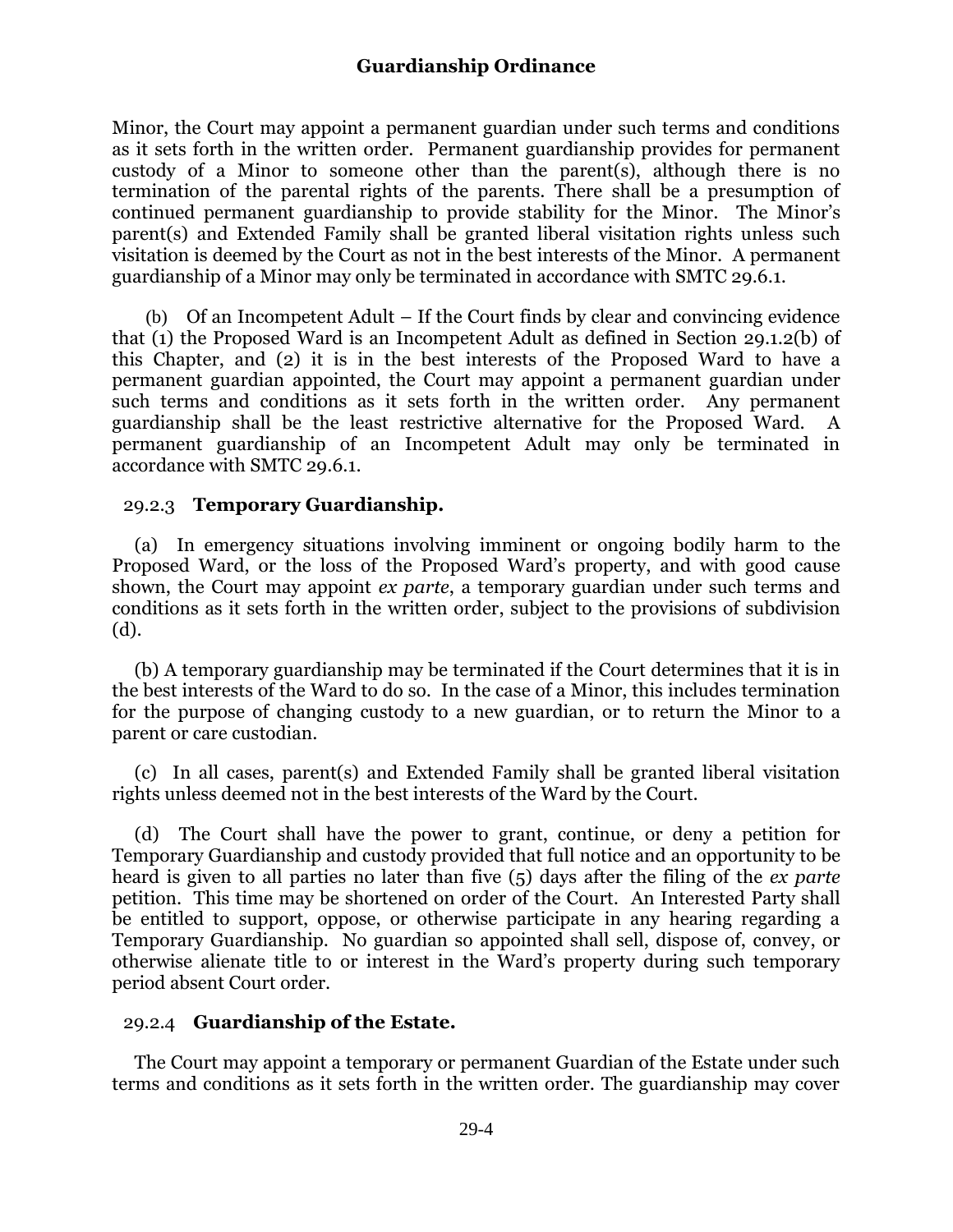all real and personal property until the Minor reaches eighteen (18) years of age or until the Incompetent Adult is deemed competent, or it may be limited to only specific property or a specific legal action as set forth in the written order. A Guardianship of the Estate may only be terminated pursuant to SMTC 29.6.1.

### 29.2.5 **Guardianship of the Person.**

The Court may appoint a temporary or permanent Guardian of the Person of a Proposed Ward under such terms and conditions as it sets forth in the written order. The powers of the Guardian include the ability to exercise custody and the power to make decisions of importance to the Ward's health, education, support, and welfare until 1) the Minor reaches eighteen (18) years of age, marries, or is emancipated, or until 2) the Incompetent Adult is deemed competent. Provided, that the powers of the Guardian may for good cause be limited by the Court to only specific actions as set forth in the written order. A Guardian of the Person may not manage the finances or assets of the Ward unless such Guardian is also appointed by the Court as General Guardian, in which case any such financial management shall occur pursuant to his or her duties as Guardian of the Estate. A Guardianship of the Person may only be terminated pursuant to SMTC 29.6.1.

## 29.2.6 **General Guardian.**

The Court may appoint a person to serve as a General Guardian if such appointment is in the best interests of the Proposed Ward. The General Guardian shall serve as both Guardian of the Estate and the Person pursuant to SMTC 29.2.4 and 29.2.5, and under such terms and conditions as the Court sets forth in the written order.

## **SMTC 29.3 Appointment of Guardians**

### 29.3.1 **How Guardians are Appointed.**

(a) Where a Proposed Ward is in need of a guardian, and no guardian is appointed pursuant to a valid will, health care directive or otherwise, the Court may appoint a guardian to promote the best interests of the Proposed Ward following the filing of a Petition in accordance with SMTC 29.4.1 *et seq*.

(b) In each case where a guardian is to be appointed, either by will, heath care directive, or otherwise, a hearing shall be held following notice to the parent(s), the Tribe, family members of the Proposed Ward to the second degree, and any other Interested Party who has requested such notice.

### 29.3.2 **Appointment of Guardian.**

(a) Of a Minor – Upon petition by a person authorized by SMTC 29.1.4, the Court may appoint a guardian for a Minor who is without both parents or whose parents are unavailable by reason of incarceration or commitment, or who are, by a showing of clear and convincing evidence, otherwise unable or unwilling to care for the Minor.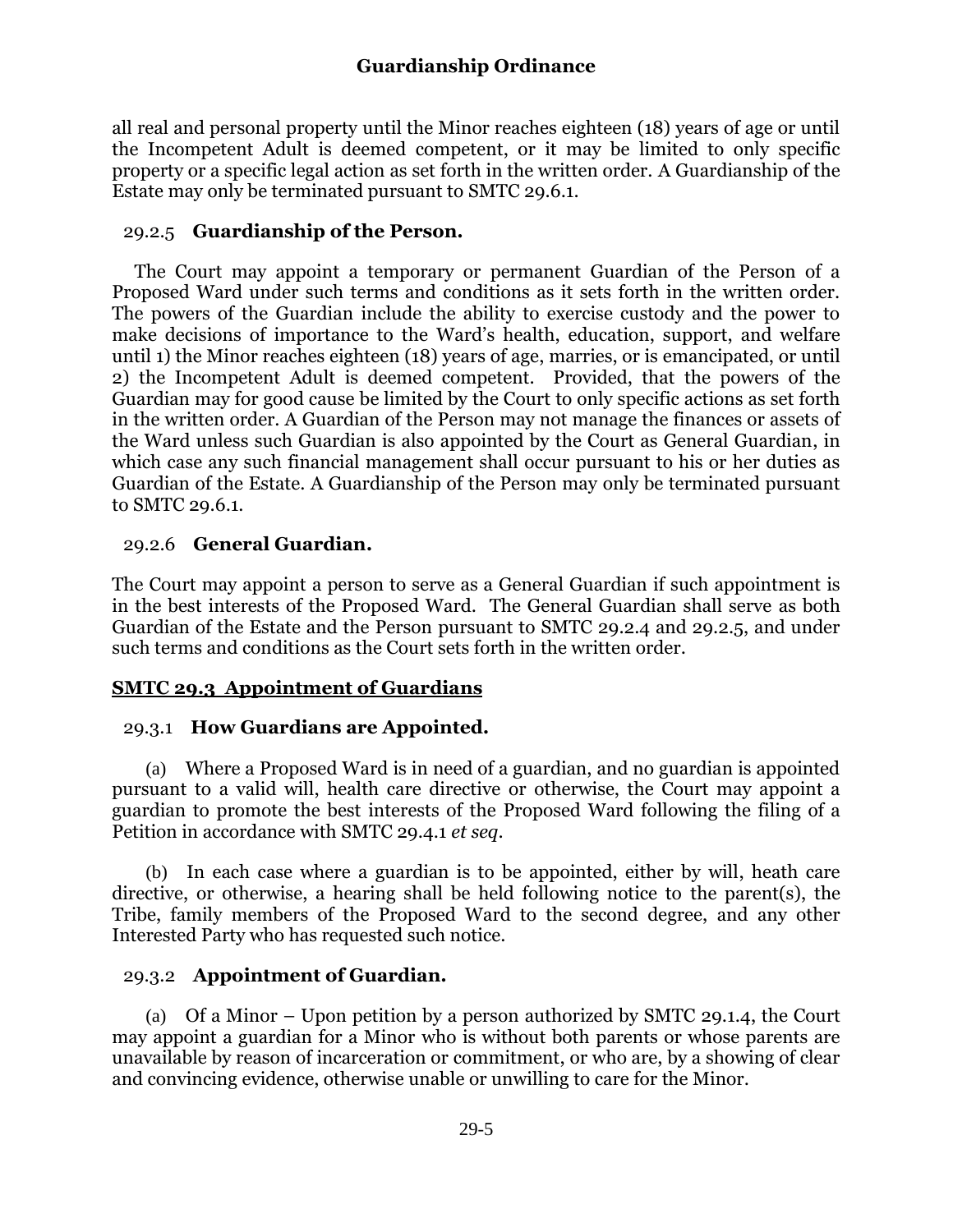(b) Of an Incompetent Adult – Upon petition by a person authorized by SMTC 29.1.4, the Court may appoint a guardian for an Incompetent Adult who, by a showing of clear and convincing evidence, is unable, without assistance, to properly manage or take care of himself or herself or his or her personal affairs.

(c) In any guardianship proceeding, the Court may consider as persuasive evidence an evaluation by a qualified psychiatrist, clinical psychologist or physician, licensed in any state of the United States, who has evaluated the person for the purposes of determining his or her ability to manage his or her personal affairs and/or whether the guardianship is in the Proposed Ward's best interests. A petitioner or the Proposed Ward may choose and hire a qualified licensed psychiatrist, clinical psychologist, or physician to conduct such an evaluation. Upon request by a party to a guardianship proceeding, the Tribal Court shall also provide a list of licensed public and private physicians who are qualified to conduct such evaluations.

(d) The decision to allow a person to petition for the appointment of a guardian shall be in the Court's discretion. The Court may impose any restriction or limitation on the powers of a guardian, or condition its appointment on the guardian's performance of specified duties, not inconsistent with this Chapter, if the Court finds it will help protect the Proposed Ward's best interests.

(e) A person may be a General Guardian, as set forth in SMTC 29.2.6, or the Court may appoint separate guardians in its discretion.

### 29.3.3 **Proposed Ward May Nominate Guardian.**

(a) If a Proposed Ward is under the age of fourteen (14) years, an Interested Party may nominate their guardian. If the Proposed Ward is fourteen (14) years of age or older, and has the capacity to provide a nomination, the Proposed Ward may nominate his or her own guardian. Such nomination shall be given primary preference by the Court, provided it is freely given, the nominee is a suitable guardian, and the appointment is in the best interests of the Proposed Ward. Provided, that the parent(s) or an Interested Party may present evidence and testimony at a hearing in support of or in opposition to a Proposed Ward's nomination of a guardian.

(b) If the guardian nominated is not approved by the Court, the nominated guardian refuses to serve, or if, after being duly noticed by the Court, the Proposed Ward neglects for ten (10) days to nominate an alternative suitable person, the Court may nominate and appoint a guardian according to the best interests of the Proposed Ward.

### **29.3.4 Successor Guardians**

(a) If a guardian becomes unable or unwilling to serve, or for any other reason a vacancy occurs in the office of guardian, the Court may appoint a successor guardian for the Ward upon providing notice of such vacancy to all parties to the proceeding, subject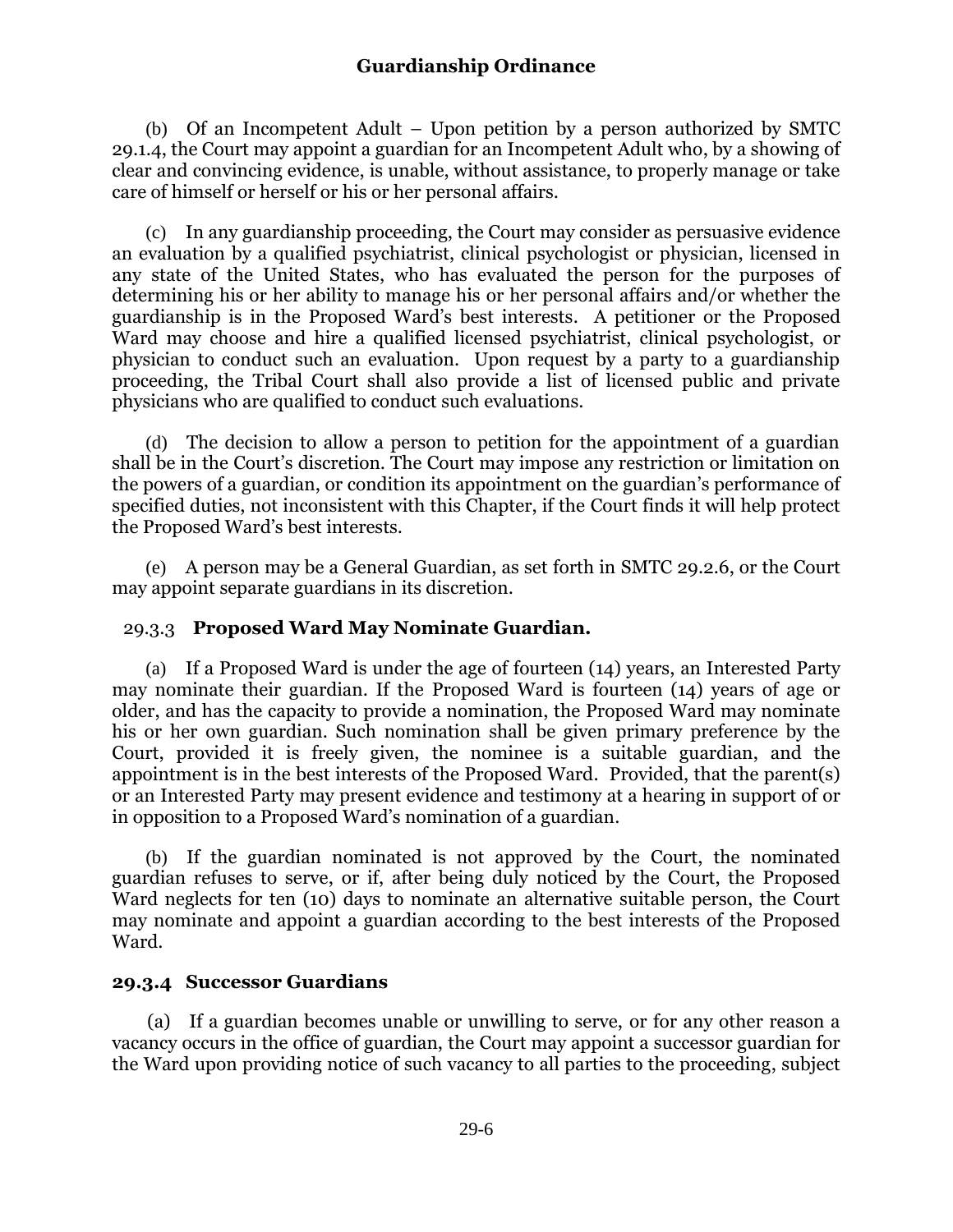to the other provisions of this Chapter and following a Petition as provided for in SMTC 29.4.1 *et seq*.

(b) The Ward shall have the same rights with respect to nomination of a successor guardian as provided in SMTC 29.3.3.

### **SMTC 29.4 Guardianship Proceedings**

### 29.4.1 **Petition.**

(a) Guardianship proceedings shall be initiated by the filing of a petition by a party authorized by SMTC 29.1.4. Provided, that the Tribe may only initiate proceedings to appoint a guardian if such appointment reasonably appears necessary and no other person has initiated such proceedings.

(b) Contents of Petition. The petition for guardianship shall include the following information:

(1) The name, sex, date and place of birth, present address, and tribal affiliation of the Proposed Ward;

(2) The name and address of the petitioner, and the nature of the relationship between the petitioner and the Proposed Ward;

(3) The names, dates of birth, address, and tribal affiliation of the Minor's or Incompetent Adult's parents;

(4) The name of the proposed guardian;

(5) The name and address of any person or agency having legal or temporary custody of the Proposed Ward;

(6) The basis for the Court's jurisdiction, the facts upon which the guardianship is sought, and the anticipated effects of the guardianship; and

(7) In the case of a Guardianship of the Estate, a statement describing the property owned, possessed, or in which the Minor or Incompetent Adult has an interest and the value of such property or property interest.

(c) If the information required under subdivisions (1), (2), (3) and (6) of subdivision (c) of this Section is not stated, the petition may be dismissed. If any of the other facts required hereunder are not known or cannot be ascertained by the petitioner, the petitioner shall so state in the petition. The petitioner shall sign and date the petition, and attest to the veracity of the information contained therein.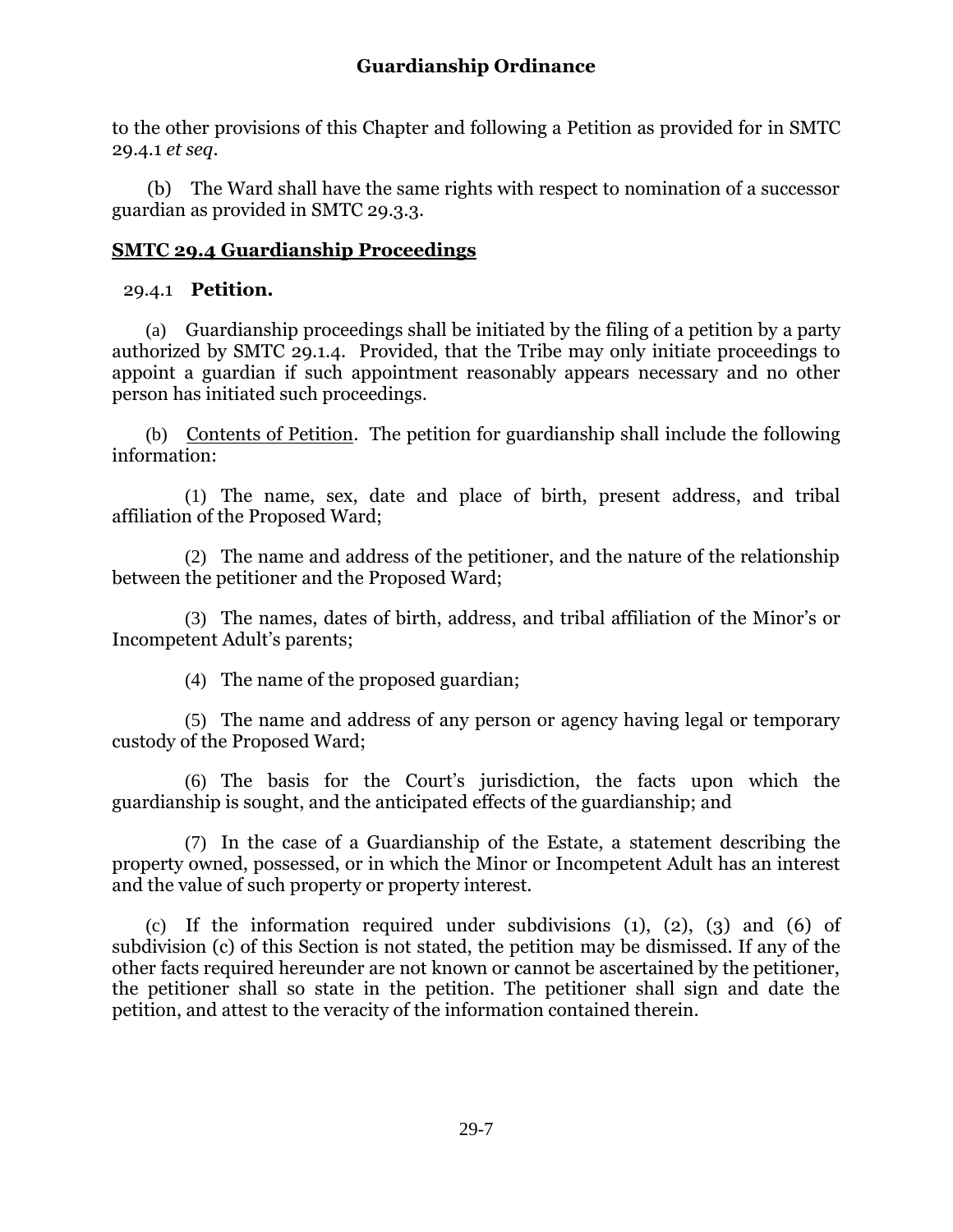#### 29.4.2 **Notice.**

(a) Notice of the hearing and a copy of the petition, certified by the petitioner or his or her representative or Court Clerk (if applicable), shall be served at least ten (10) days before the date of the hearing on the persons enumerated in subdivision (b) of this Section.

(b) Notice of the hearing and a copy of the petition shall be provided by the Petitioner to the Proposed Ward, any counsel for the Proposed Ward, the Tribe, and family members of the Proposed Ward to the second degree. Personal service is required on the Proposed Ward, unless waived by counsel for the Proposed Ward. For service other than the Proposed Ward, notice shall be given by registered or certified mail, return receipt requested. Service by publication or other means may be made by Petitioner upon application to the Court, provided an affidavit is submitted explaining why an alternate means of service is not possible and the Court finds good cause exists.

(c) In the case of a Minor, the Court shall also serve notice of the hearing to the parents of the Minor, the proposed guardian, or any other person whom the Court deems appropriate, and to the Proposed Ward if he or she is fourteen (14) years of age or older. The notice shall state that the party for whom a guardianship is being sought has the right to be represented by counsel under SMTC 29.4.5.

(d) In the case of a Minor, notice and appearance may be waived by a parent in writing in the presence of the Court, provided that such parent has been apprised by the Court of the meaning and consequences of the guardianship action. The parent who has executed such a waiver shall not be required to appear at the subsequent hearing. Where the parent is a Minor, the waiver shall be effective only upon approval by the Court.

### 29.4.3 **Guardianship Report.**

(a) Upon the filing of a guardianship petition, the Court shall immediately request that the appropriate tribal department, other qualified agency, or if none exists, a qualified court-appointed social worker or qualified psychiatrist, clinical psychologist, or physician, licensed in any state in the United States, prepare a guardianship report on the proposed guardian and the Proposed Ward. Provided, that the parties to the proceeding may stipulate to the selection of a qualified social worker, psychiatrist, clinical psychologist, or physician, licensed in any state in the United States, to prepare the guardianship report as long as such arrangement does not unduly delay the proceedings.

(b) The guardianship report shall contain all pertinent information necessary to assist the Court in determining the best interests of the Proposed Ward, including information obtained through interviews with the Proposed Ward, the Proposed Ward's spouse or domestic partner, the Proposed Ward's relatives in the First Degree, and any objectors to the petition, where applicable. The Report should to the greatest extent practical contain information regarding the following: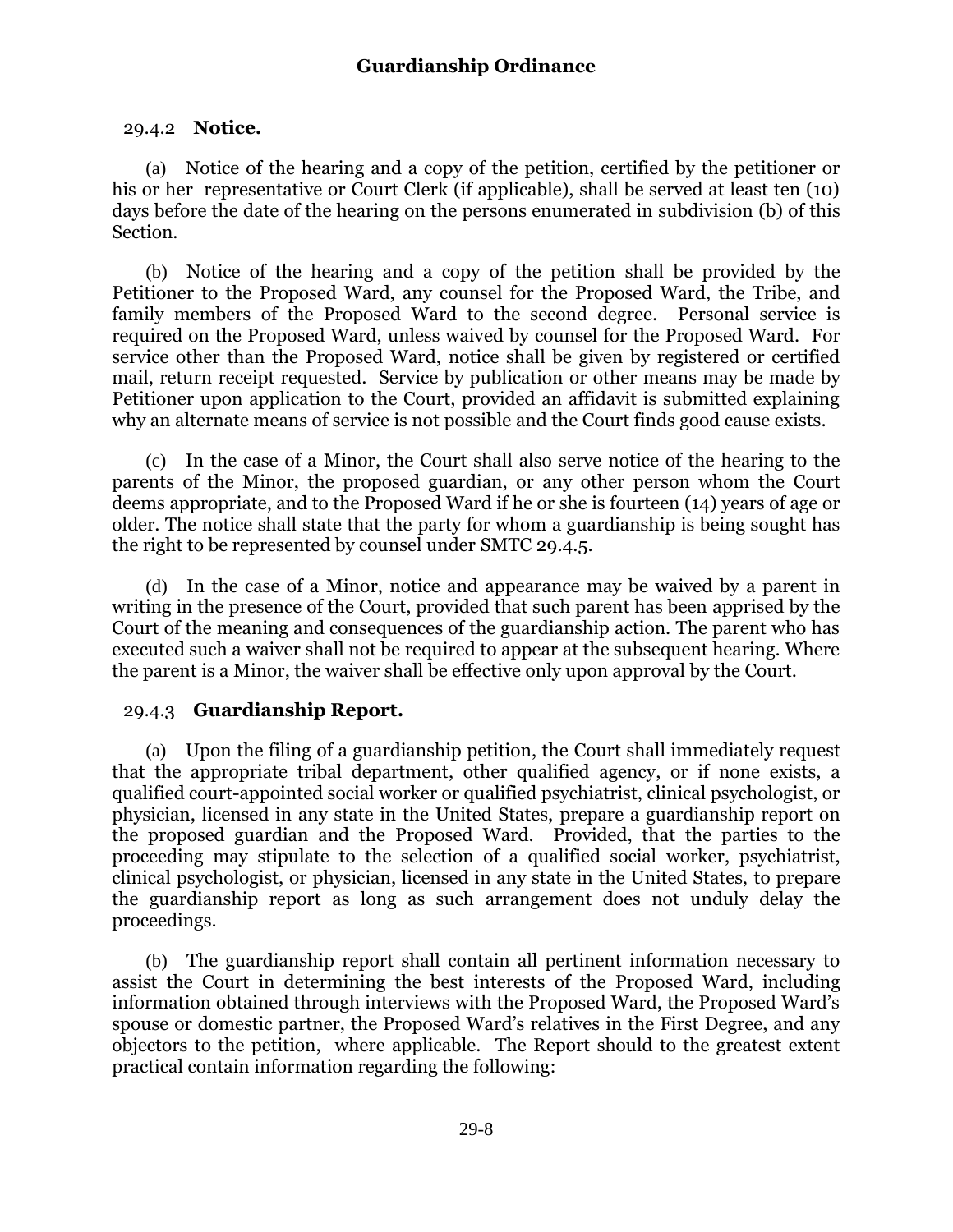(1) the Proposed Ward's wishes regarding the guardianship and who should serve as guardian;

(2) the ability of the Proposed Ward to attend the hearing;

(3) whether the Proposed Ward suffers from any mental deficits that would impair the Proposed Ward's ability to understand the nature of the proceedings;

(4) whether the Proposed Ward wishes to be represented by counsel and who that counsel might be; and

(5) the proposed guardian's fitness to serve.

(c) The guardianship report shall be submitted to the Court no later than ten (10) days before the hearing on the petition for appointment of a guardian. The Court may order additional reports as it deems necessary, provided that any such additional reports must be submitted no later than thirty (30) calendar days after the date originally scheduled for the hearing on the petition. No determination can be made on a permanent petition for guardianship until all required reports have been completed, submitted to and considered by the Court.

(d) The report submitted to the Court pursuant to this section is confidential. The report shall be considered by the Court and shall be made available only to the persons who have been served in the proceeding and the persons who have appeared in the proceeding or their attorneys. The report may be received in evidence at the Court's discretion upon stipulation of counsel for all such persons who are present at the hearing or, if such person is present at the hearing but is not represented by counsel, upon the consent of such person.

## 29.4.4 **Consent to Guardianship of a Minor Child.**

(a) If a petition indicates that either or both parents of the Minor consent to the guardianship, or if at any time following the filing of a petition and before the entry of a final decree, a parent consents to the guardianship, each consenting parent shall acknowledge such consent in writing on a form promulgated by the Court, in its presence, evidencing to the satisfaction of the Court that the parent has voluntarily and knowingly consented to the guardianship and that the terms and consequences of such consent are understood by the parent. The Court shall also certify that either the parent or guardian fully understood the explanation in English or that it was interpreted into a language understood by the parent, guardian, or care custodian.

(b) No voluntary consent to guardianship by a parent shall be executed prior to or within ten (10) days after the birth of the Minor. A parent who is a Minor shall have the right to consent to the guardianship and such consent shall not be voidable by reason of such minority.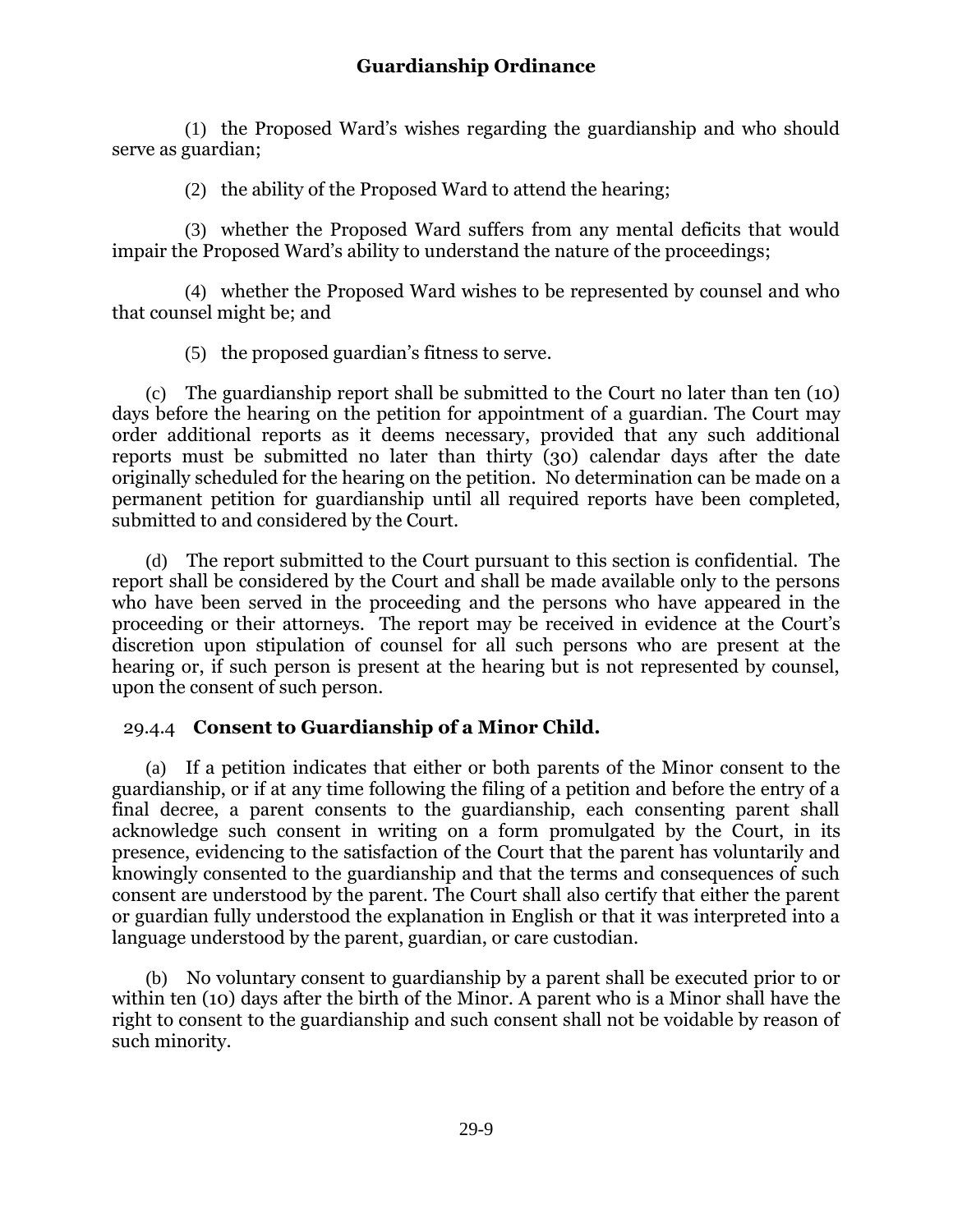(c) In any voluntary proceeding, the consent of the parent may be withdrawn for any reason at any time prior to the entry of a final decree, and where the Minor has been placed out of the family, the Minor shall be returned to the parent unless the Court finds good cause to the contrary not to return the Minor.

## 29.4.5 **Right to Counsel**

A Proposed Ward who is the subject of a guardianship proceeding has the right to counsel. The court will appoint counsel for a Proposed Ward unless retained counsel makes an appearance on behalf of the Proposed Ward. If the ability to hire and direct counsel is in question, or the Proposed Ward is under the age of fourteen (14), the Court may appoint a *guardian ad litem* to represent the best interests of the Proposed Ward. In instances where the Proposed Ward cannot afford counsel, the Tribe shall pay the cost of the attorney or *guardian ad litem*. All fees and costs of an attorney or *guardian ad litem* for the Proposed Ward must be reasonable and are subject to approval by the Court.

## 29.4.6 **Hearing.**

(a) At the hearing held on the petition for the guardianship, any party to whom notice was given shall have the right to appear and be heard with respect to the petition, including if requested, an evidentiary hearing. If the parent who is consenting to the guardianship appears at the hearing, the Court shall explain to the parent the meaning and consequences of the guardianship action.

(b) Upon finding at the hearing or at any time during the pendency of the petition that reasonable cause exists to warrant an examination, the Court, on its own motion or on motion of any party, may order the Proposed Ward to be examined by a qualified physician, psychiatrist, or licensed clinical psychologist, licensed in any state in the United States, and appointed by the Court. The Court may also order an examination of a parent or guardian whose competency to appear before the Court or ability to care for a Minor is at issue. The expenses of any examination ordered by the Court shall be paid by the petitioner, or if ordered on motion by a party, shall be paid for by that party unless such party or petitioner is unable to pay or other good cause is shown, in which case they shall be paid by the Court. If a moving party nominates a specific licensed physician, psychiatrist, or clinical psychologist to conduct the examination, the Court shall honor such request provided that the nominee is qualified to conduct the examination and the moving party agrees to pay for the nominee's services. The Court shall consider the results of the examination in ruling on the merits of the petition.

(c) The Court may, in any contested case, request the appropriate tribal department, qualified agency, or court-appointed physician, psychiatrist, licensed clinical psychologist, or social worker to make an investigation and submit a written report to the Court within thirty (30) calendar days from receipt of such request. The report shall contain such facts as may be relevant to determine whether the proposed guardianship will be in the best interests of the Proposed Ward, including the physical,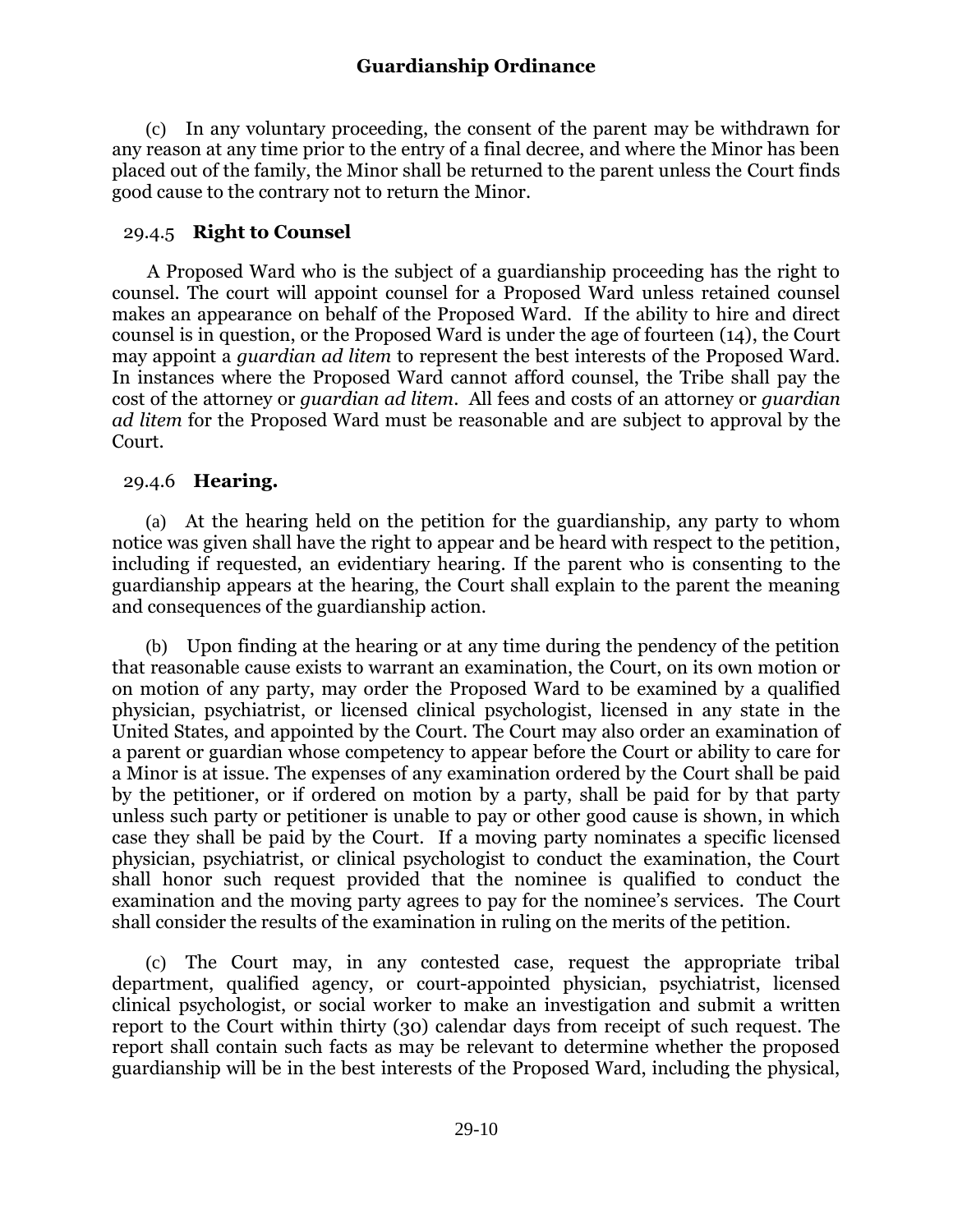mental, social, and financial condition of the proposed guardian, and any other factors the Court deems relevant to determine whether the proposed guardianship will be in the best interests of the Proposed Ward. The report may also be prepared by a licensed and qualified psychiatrist chosen by stipulation of the parties. The report is confidential and the Court may in its discretion require that any such report be filed under seal.

(d) If such a report is requested, the Court shall schedule a hearing not more than thirty (30) calendar days from the date of the expiration of the thirty (30) day time period or receipt of the report, whichever is earlier. The Court shall give reasonable notice of the investigation hearing to all parties to the first hearing.

(e) The report shall be admissible in evidence, subject to the right of any Interested Party to require that the person making it appear as a witness and subject himself to examination.

(f) At either the investigation hearing or the first hearing, if no investigation and report has been requested, the Court may approve the petition for guardianship and may appoint a guardian, if it finds by clear and convincing evidence, including the testimony of a qualified expert witness in the case of a Minor, that the guardianship is in the best interests of the Ward, and, with respect to any consenting adult, that such consent was voluntarily and knowingly given.

(g) In considering the best interests of the Proposed Ward, the Court shall consider, among other relevant factors, the following:

(1) the health, safety, and welfare of the Proposed Ward;

(2) the Proposed Guardian's fitness to serve, including but not limited to whether the Proposed Guardian has (i) a criminal history, (ii) a history of bankruptcy, (iii) a demonstrated history of unreliable, irresponsible, or destructive behavior, or (iv) a disqualifying conflict of interest that renders the Proposed Guardian unfit to serve;

(3) the ability of the Proposed Guardian to help maintain the Proposed Ward's ties to, and involvement with, his or her Extended Family and Tribal culture and community;

(4) the qualifications of the Proposed Guardian to serve in a fiduciary role;

(5) the Proposed Guardian's ability to manage and to preserve the estate;

(6) the Proposed Guardian's ability to make personal decisions on behalf of the Proposed Ward.

### 29.4.7 **Findings and Orders.**

(a) For a Minor – The Court shall make written findings in determining whether to appoint a guardian for a Minor based on a consideration of: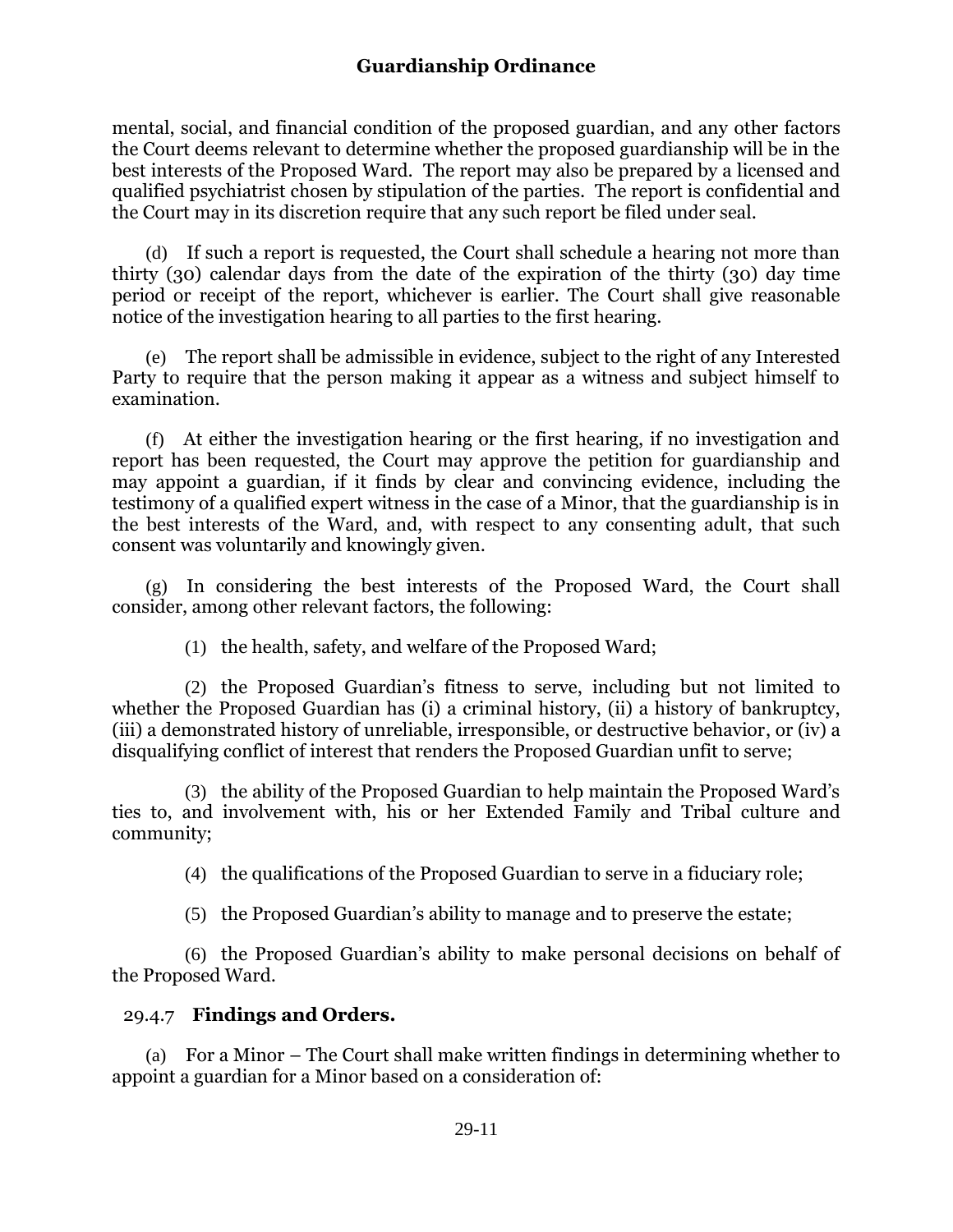(1) The timeliness, nature and extent of services offered or provided to the Minor or parent by any tribal or state agency to facilitate the preservation of the family;

(2) The terms of any applicable order and the extent to which the parties have fulfilled their obligations thereunder;

(3) The feelings and emotional ties of the Minor to his or her parents, the proposed guardian, or any person who has provided physical care or custody to the Minor during the preceding year and with whom the Minor has developed significant emotional ties;

(4) The age of the Minor;

(5) The efforts the parent has made to make it in the best interests of the Minor to be reunited with the parent; and

(6) The extent to which the parent may have been prevented from maintaining a meaningful relationship with the Minor;

(b) For an Incompetent Adult – The Court shall make written findings in determining whether to appoint a guardian for an Incompetent Adult based on a consideration of:

(1) The health, psychological and financial needs of the Incompetent Adult;

(2) Whether the guardianship is the least restrictive alternative available for the Incompetent Adult in light of the community based services available.

(c) Whenever the Court finds that a guardian should be appointed, the Court shall appoint either a temporary or permanent guardian as appropriate under such terms and conditions as it sets forth in the written order.

(d) An appointment of a guardianship of a Minor shall not terminate the parental rights of the parents, however, the guardian shall have the responsibility for the care, custody and education of the Minor until he or she attains the age of eighteen (18) years, marries, is emancipated by the Court, or until the guardian is legally discharged. Any support obligation existing prior to the effective date of the Court's order shall not be severed or terminated.

## 29.4.8 **Guardianship of an Incompetent Adult.**

(a) Determination of Incompetency – In the case of Incompetent Adults, if after a full hearing and examination upon such petition, and upon further proof by the certificate of a qualified physician showing that the Proposed Ward is incompetent and consideration of the factors set forth in 29.4.7, subdivision (b), and it appears to the Court by clear and convincing evidence that the Proposed Ward is not capable of taking care of himself or herself and of managing his or her property, the Court must appoint a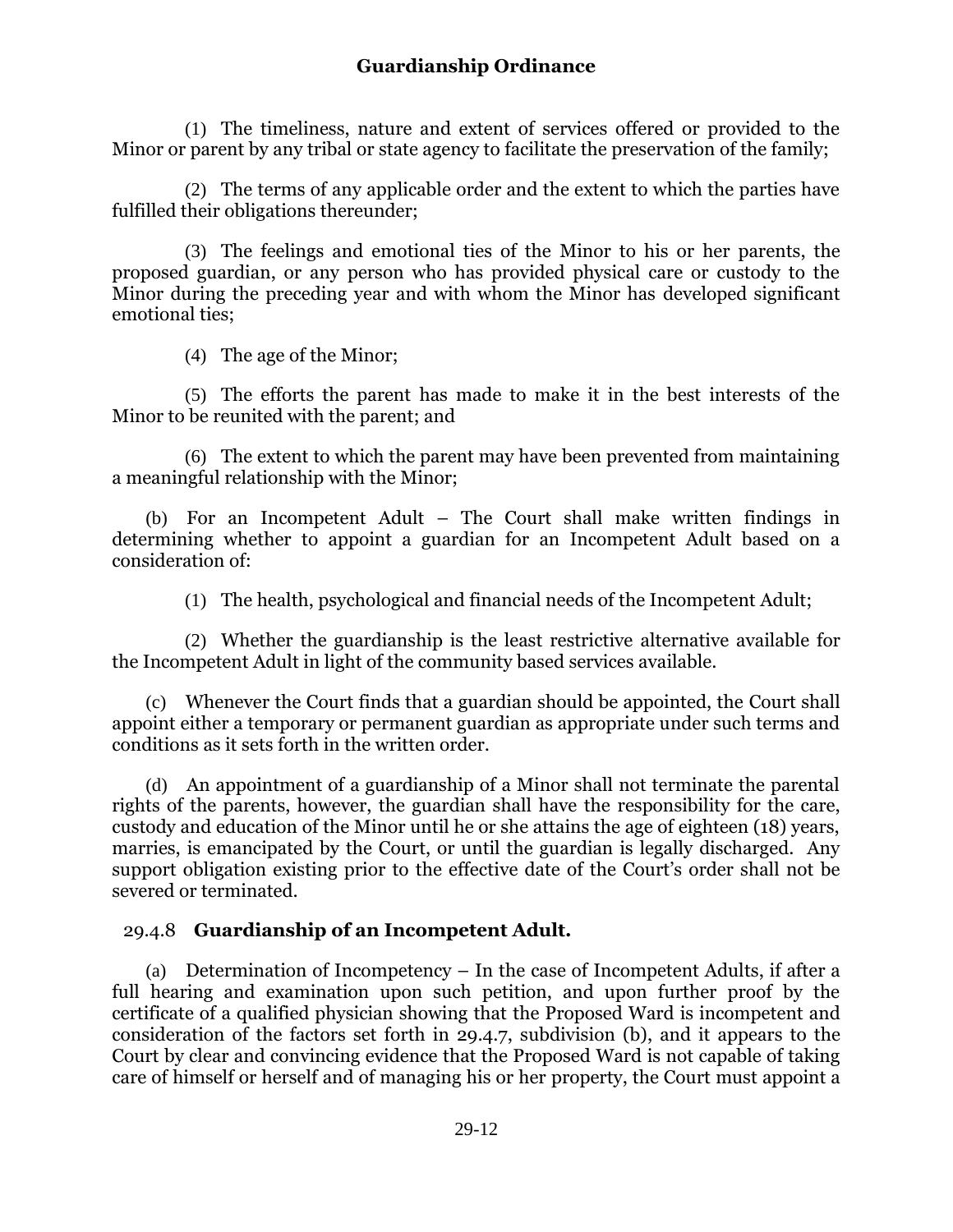Guardian of the Person and/or Estate within the powers and duties specified in this Chapter.

(b) Restoration of Competency – A person who has been declared incompetent, the guardian, or any Interested Person, may apply by petition to the Court in which they were declared incompetent, to have the fact of their restoration to capacity judicially determined. The petition shall be verified and shall state that such person is then competent. The Court shall require notice to be given of a hearing upon said petition at some date after said petition has been filed; and at the hearing upon said petition, witnesses shall be examined and a determination made by the Court as to whether the petition should be granted and the Incompetent Adult be declared of sound mind and capable of taking care of himself or herself and his or her property, his or her restoration to capacity shall be adjudged, and the guardianship of such person, if such person shall not be a Minor, shall cease.

## **SMTC 29.5 Duties of Guardian**

## 29.5.1 **Powers and Responsibilities of Guardian.**

(a) Except as otherwise specifically ordered or limited by the Court:

(1) A General Guardian or Guardian of the Person shall have the right to take or provide for the custody of the person of the Ward and shall be required to care for the health, safety and welfare of such person and provide for their education and medical care, as needed or appropriate. A General Guardian or Guardian of the Person shall adhere to all instructions expressed in a Ward's validly executed advance health care directive or similar instrument in making any decisions covered by such directive or instrument. A General Guardian or Guardian of the Person shall have the power to fix a residence that is in the Ward's best interest.

(2) A General Guardian or Guardian of the Estate shall have the authority to invest, manage and dispose of the property of such person in a prudent and reasonable manner and expend such portions of the estate, income and then principle, as reasonably necessary for the support, care, including medical care, and education of the Ward given the size and nature of the estate and the station in life and needs of the Ward.

(3) A General Guardian shall have power and authority to represent a Ward's best interests in actual, threatened or contemplated litigation or other proceedings of a legal nature, and to employ counsel, and settle or compromise suit or claims, subject to the approval of the Court.

(4) A guardian of any kind shall stand in a fiduciary relationship to the Ward; shall exercise a high degree of care in managing the estate of his or her Ward; shall derive no personal benefit of any kind from the management of the estate of his or her Ward; and shall be civilly liable to Ward for any losses to the estate attributable to a breach of these duties. Action to enforce such liability may be brought by the Ward or a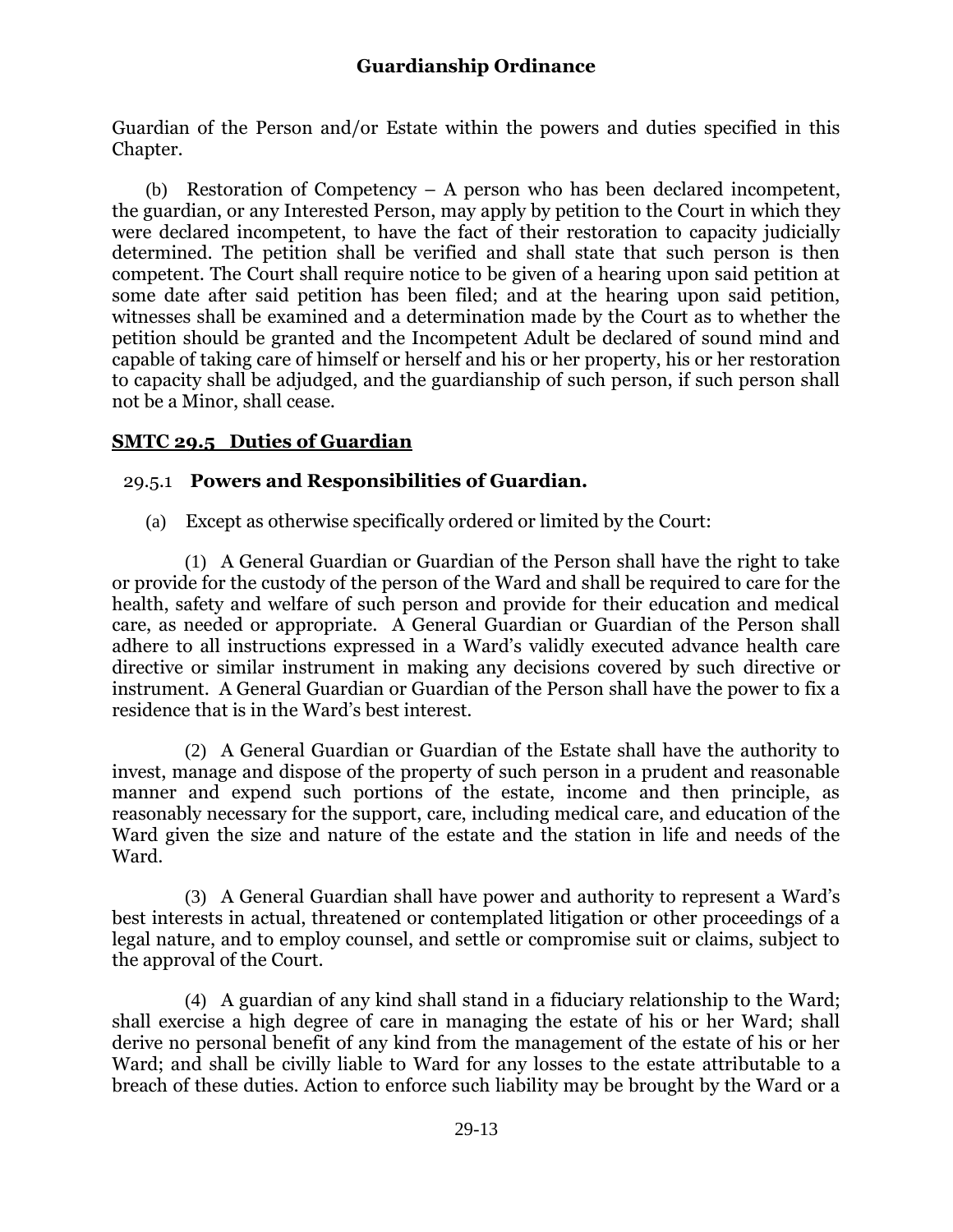subsequently appointed guardian on behalf of the Ward within two years after the appointment of a new guardian or the removal of the incompetency or the arriving at the age of majority.

(b) A guardian of any kind may petition the Court for authority to do any act about which he is uncertain, and the Court may grant such authority, after such notice and hearing, if any, as the Court may direct, if such appears to be consistent with the best interests of the Ward.

### 29.5.2 **Security for Faithful Performance of Duties.**

The Court may, but is not required to, order a Guardian of the Estate to provide security in the form of a bond or otherwise to assure the faithful performance of the guardian's duties.

#### 29.5.3 **Oath; Letters of Guardianship.**

(a) The appointed guardian shall be required to take an oath, the form of which to be prescribed by the Court, to the effect that he or she will faithfully perform his or her duties as guardian.

(b) Upon taking the oath and filing with the Court such security, if any, as may have been required, the guardian shall be issued Letters of Guardianship ("Letters"), by the Court, as evidence of his or her appointment. Any limitation in the authority of the guardian shall be set forth on the Letters so issued.

### 29.5.4 **Inventory and Appraisal.**

(a) Within forty five (45) days after the appraisal of a General Guardian or Guardian of Estate of a Minor or Incompetent Adult, the guardian shall prepare and submit to the Court an inventory and appraisal of the estate.

(b) The appraisal shall be made by one (1) disinterested persons regularly employed in the field of making such appraisals and who shall certify under oath to their appraisal and may receive reasonable compensation for their services.

(c) No appraisal shall be required of items of obvious, readily ascertainable value, e.g., bank account assets, or where the value of the estate is reasonably believed by the guardian to be less than \$1,000.00. If no appraisal is required, the guardian shall certify under oath to the obvious or estimated value of the assets not appraised.

### 29.5.5 **Compensation.**

The Court may order monthly reimbursement payments to the guardian, provided sufficient funds exist from the Proposed Ward's estate. Said disbursements must be used by the guardian with custody of the Ward for the sole purpose of covering expenses incurred in the care and custody of the Ward and shall not be used for any other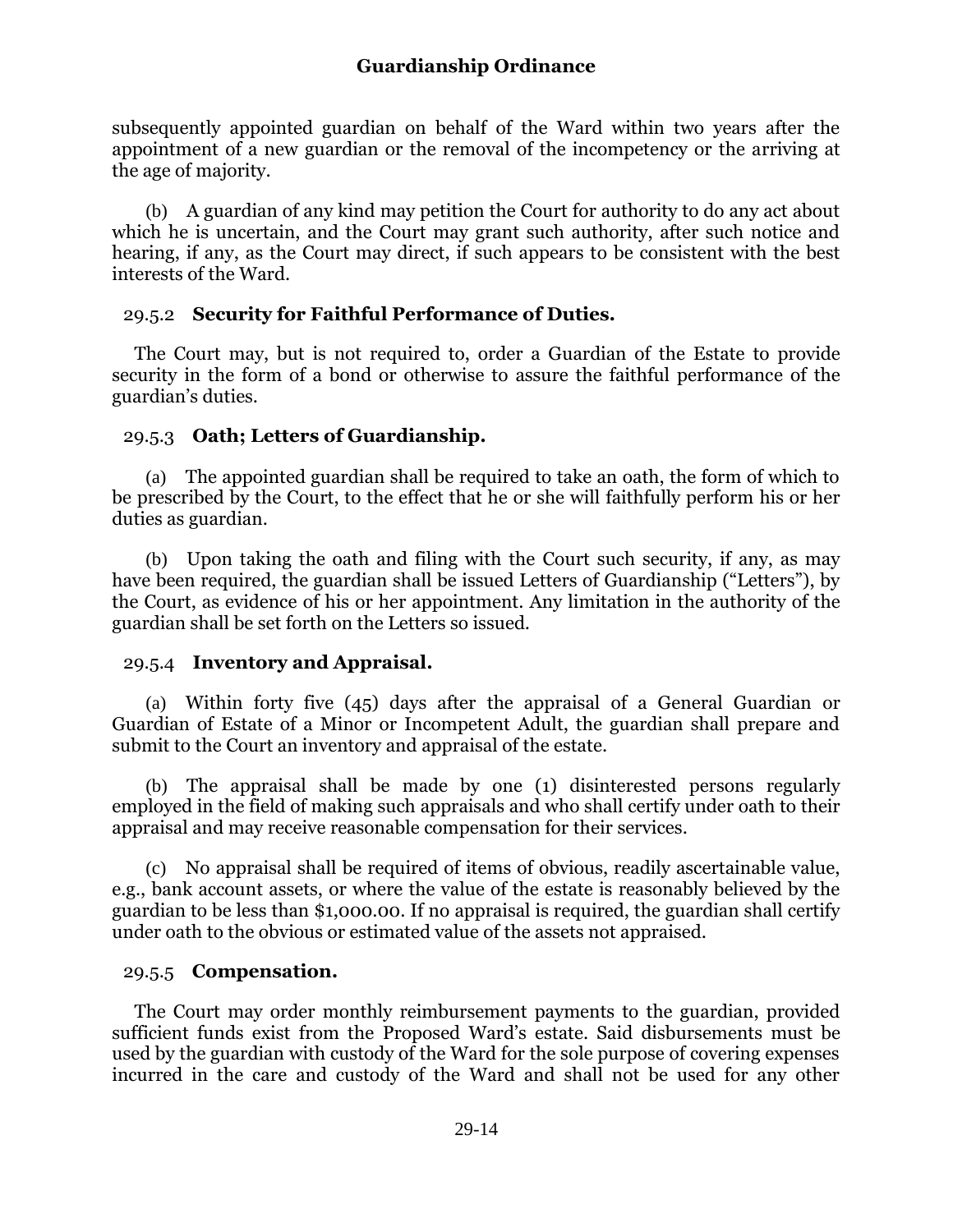purpose. The use of said funds for any purpose other than that described in this section shall subject the guardian to civil penalties or remedies provided by Tribal law.

### **SMTC 29.6 Miscellaneous**

### 29.6.1 **Termination or Modification of Guardianship.**

(a) A temporary guardianship may be terminated or modified upon a determination that it is in the best interests of the Ward to change custody from the guardian to a new guardian or to return the Minor to the child's parent, or in accordance with subdivision (d).

(b) A permanent guardianship of a Minor shall be terminated upon a determination of the unsuitability of the permanent guardian or in accordance with subdivision (d). Provided, that the Court shall consider the competency or suitability of the parents in determining whether the termination of a permanent guardianship is in the Minor's best interests.

(c) Upon motion of a parent, the Tribe, or any other Interested Party, the Court may provide notice and a hearing on whether to terminate a guardianship. Grounds for termination or modification in addition to those contained in subdivisions (a) and (b) include personal use by the guardian of the assets of the Ward, failure to provide a reasonable level of care for the Ward, or the marriage of a Minor. No termination of the guardianship of a Minor or Incompetent Adult shall divest the person, in any way, to any right to or distribution of that Minor or Incompetent Adult's per capita payment in any way other than as otherwise permitted pursuant to the San Manuel Tribal Code. Further, the Court must consider whether it is in the best interests of the Ward to terminate the guardianship before doing so.

(d) A guardianship shall terminate automatically upon a Minor reaching age eighteen (18), or upon an Incompetent Adult being adjudged by the Court to have regained legal capacity, or in the case of a Vulnerable Adult, being determined to no longer be at risk of fraud or undue influence. A Guardian of the Estate must submit a Final Account and Report to the Court within three (3) months of the termination, unless waived by the Ward.

### 29.6.2 **Review of Guardianship.**

The status of all guardianships shall be reviewed by the Court at least once a year, or as otherwise directed. Whenever a Guardian of the Estate has been appointed, the guardian shall submit a yearly accounting and report regarding the guardian's use of the Ward's property to the Court for review and approval.

### 29.6.3 **Recovery of Fees.**

(a) By a Petitioner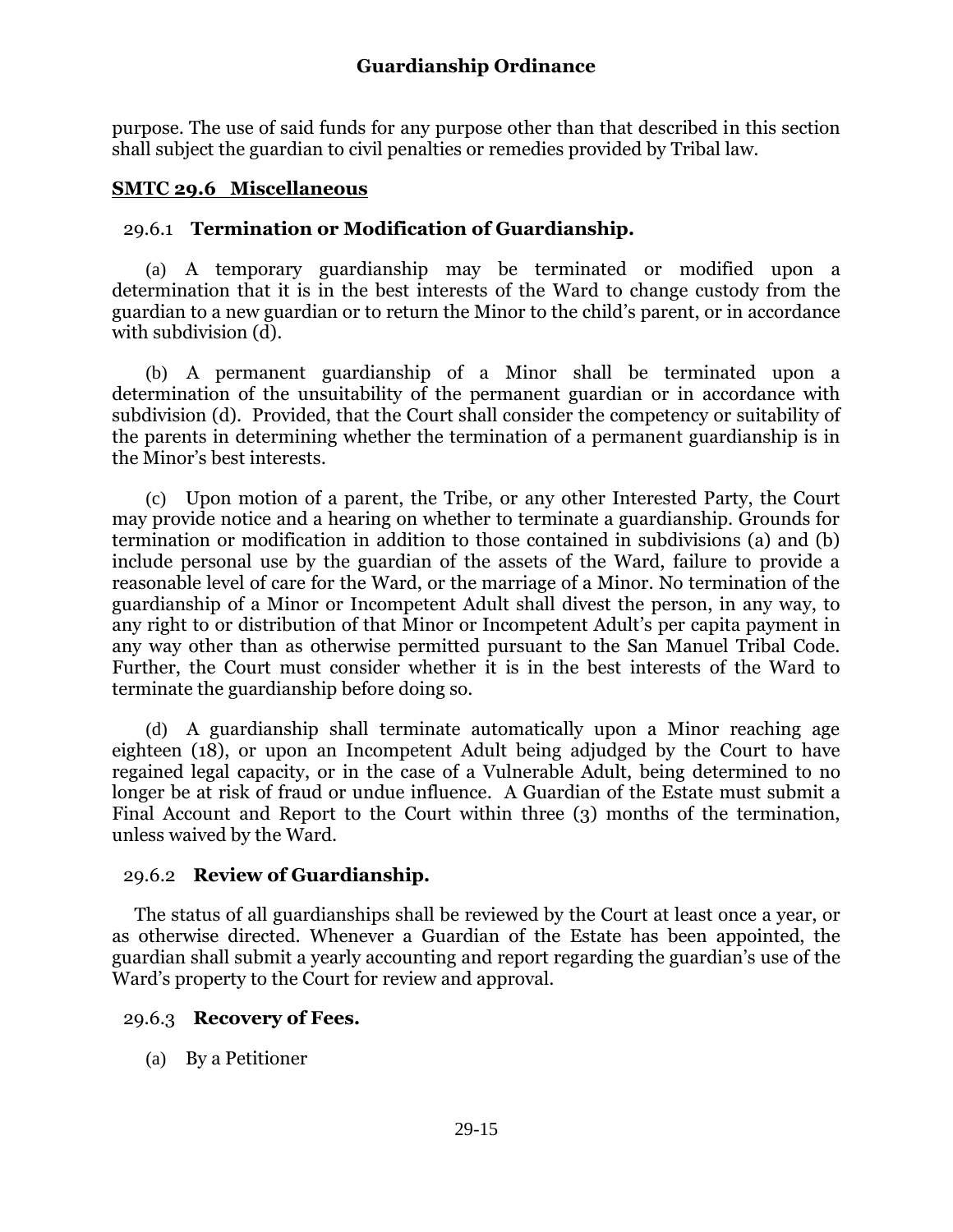(1) At any time after the filing of a petition for the Guardianship of the Person, of the Estate, or both, but no later than 90 days from the issuance of letters or any other period of time as the Court for good cause orders, the person who filed the petition, regardless of whether or not he or she was appointed as guardian, may petition the Court for an order fixing and allowing compensation and reimbursements of costs undertaken by the petitioner, provided the Court determines that the petition for the appointment of the guardian was filed in the best interests of the Proposed Ward.

(2) Notice of the hearing shall be given for the period and in the manner provided for in SMTC 29.4.2 or in any other manner allowed by the court.

(3) Upon the hearing, the Court shall make an order allowing any compensation the Court determines is just and reasonable undertaken by the person petitioning for the Guardianship of the Person, the Estate, or both.

### (b) By an Attorney

(1) An attorney who has rendered legal services to the person petitioning for the Guardianship of the Person, of the Estate, or both, may petition the Court for an order fixing and allowing reasonable compensation or reimbursement for such services, including costs, rendered to that time, provided the Court determines that the petition for the appointment of the guardian was filed in the best interests of the Proposed Ward. Legal services for which the attorney may petition the Court for an order fixing and allowing compensation under this subdivision include those services rendered by a paralegal performing the legal services under the direction and supervision of an attorney. The petition or application for compensation shall set forth in detail the hours spent and services performed by the attorney and any paralegals.

(2) Upon the hearing, the Court shall make an order allowing such compensation as the Court determines reasonable, including costs, for services rendered to the petitioner.

## 29.6.4 **Guardianship Records.**

The Tribe shall keep a separate, permanent file for each guardianship proceeding and shall file all papers relevant thereto, including petitions, notices, orders for hearings, etc. Any guardian duly appointed shall be entitled to receive, without charge, three certified copies of the Letters of Guardianship. Certified copies of filed papers shall be otherwise available at a fee per copy to be established by the Clerk of Courts in accordance with the San Manuel Judicial Code, including Rules of Court.

## 29.6.5 **Registration of Foreign Guardianship Orders**

The Court may recognize a guardianship order from a foreign court that complies with the Uniform Adult Guardianship and Protective Proceedings Jurisdiction Act of 2007, provided the foreign guardian registers his or her order by filing it with the Court,